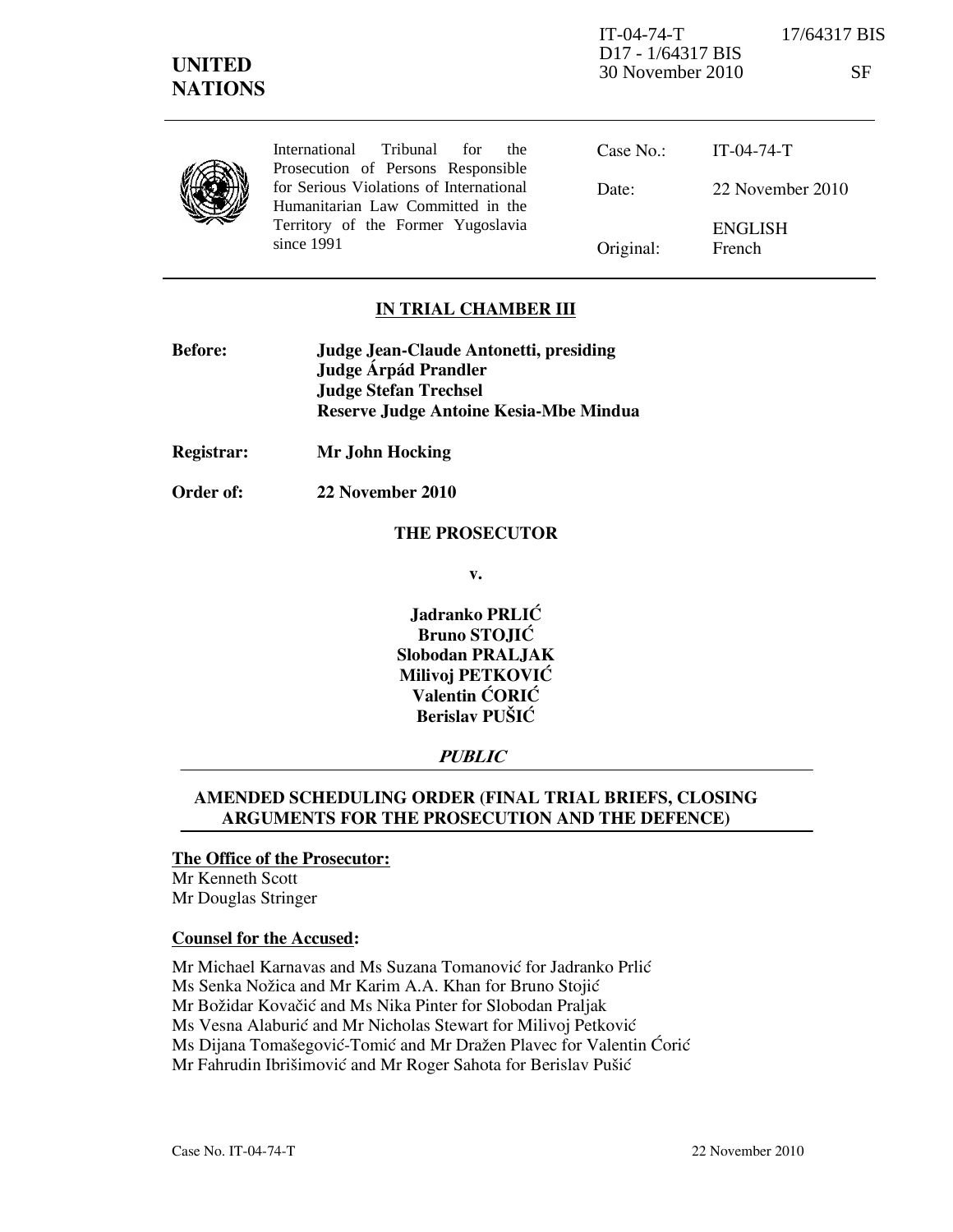TRIAL CHAMBER III ("Chamber") of the International Tribunal for the Prosecution of Persons Responsible for Serious Violations of International Humanitarian Law Committed in the Territory of the Former Yugoslavia since 1991 ("Tribunal");

SEIZED of "Slobodan Praljak's Request for Modification of the Schedule Pursuant to the 1 November 2010 'Ordonnance portant calendrier (m*é*moires en cl*ô*ture, r*é*quisitoire et plaidoiries finales)'", filed publicly with a confidential annex by Counsel for the Accused Slobodan Praljak ("Praljak Defence") on 4 November 2010 ("Request by the Praljak Defence"),

**SEIZED** of "Jadranko Prlić's Observations Concerning the Scheduling Order (Final Briefs, Closing Arguments for the Prosecution and the Defence) Issued on 1 November 2010", filed publicly by Counsel for the Accused Jadranko Prlić ("Prlić Defence") on 5 November 2010 ("Request by the Prlić Defence"),

**SEIZED** of "Bruno Stojić's Request for Modification of the Trial Chamber's Scheduling Order Issued on 1 November 2010", filed publicly by Counsel for the Accused Bruno Stojić ("Stojić Defence") on 5 November 2010 ("Request by the Stojić Defence"),

**SEIZED** of the "Petković Defence Application for Modification of the Trial Chamber's 'Scheduling Order (Final Briefs, Closing Arguments for the Prosecution and the Defence)' of 1 November 2010", filed publicly by Counsel for the Accused Milivoj Petković ("Petković Defence") on 5 November 2010 ("Request by the Petković Defence"),

**SEIZED** of "Valentin Coric's Request for a Modification of the *'Ordonnance portant calendrier (mémoire en clôture, réquisitoire et plaidoiries finales)*'", filed publicly by Counsel for the Accused Valentin Ćorić ("Ćorić Defence") on 5 November 2010 ("Request of the  $\angle$ Oric Defence"),

**SEIZED** of "Berislav Pušić Response to the Trial Chamber's *Ordonnance portant calendrier (mémoire en clôture, réquisitoire et plaidoiries finales)* dated 1 November 2010", filed publicly by Counsel for the Accused Berislav Pušić ("Pušić Defence") on 5 November 2010 ("Request by the Pušić Defence"),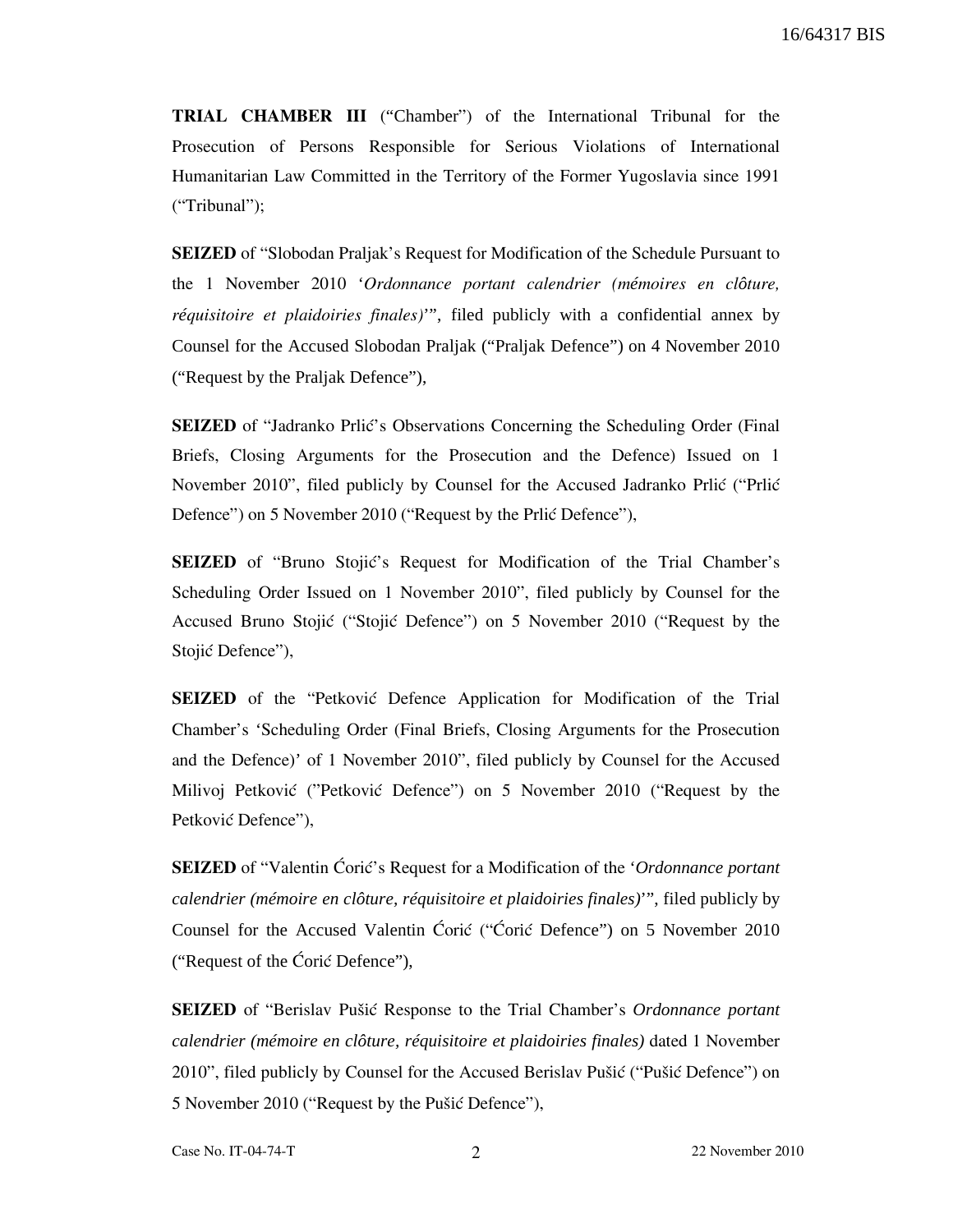15/64317 BIS

SEIZED of the "Prosecution Motion for Reconsideration of Scheduling Order, or in the Alternative, Certification to Appeal", filed publicly by the Office of the Prosecutor ("Prosecution") on 8 November 2010, to which two public annexes and one confidential annex are attached ("Prosecution Motion"),

NOTING "Slobodan Praljak's Response to the Prosecution Motion for Reconsideration of Scheduling Order, or in the Alternative, Certification to Appeal", filed publicly by the Praljak Defence on 10 November 2010 ("Praljak Defence Response"),

**NOTING** the "Bruno Stojic Response to Prosecution Motion for Reconsideration of Scheduling Order, or in the Alternative, Certification to Appeal", filed publicly by the Stojić Defence on 11 November 2010 ("Stojić Defence Response"),

NOTING "Valentin Ćorić's Response to the 'Prosecution Motion for Reconsideration of Scheduling Order, or in the Alternative, Certification to Appeal'", filed publicly by the Ćorić Defence on 17 November 2010 ("Ćorić Defence Response"),

NOTING the "Scheduling Order (Final Briefs, Closing Arguments for the Prosecution and the Defence)" ("Order of 1 November 2010"), issued publicly by the Chamber on 1 November 2010, wherein the Chamber notably decided (1) that the parties should file their final trial briefs no later than 13 December 2010, (2) that the final trial brief of the Prosecution should not exceed 300 pages and that of each Defence team should not exceed 200 pages, (3) that in case the parties wished to attach annexes, that annexes should not exceed 100 pages for the Prosecution and 50 pages for the Defence teams, (4) that the Chamber would hear the closing arguments of the Prosecution starting on 17 January 2011 and the closing arguments of the Defence once the closing arguments of the Prosecution have ended, (5) that the Chamber would grant the Prosecution 15 hours to present its closing arguments and 4 hours to each Defence team and (6) that any Defence teams wishing to request an amendment to the Order of 1 November 2010 must do so within a time-limit of 4 days at the most, to run from the date that the said Order was filed, $<sup>1</sup>$ </sup>

<sup>&</sup>lt;sup>1</sup> Order of 1 November 2010, pp. 7 and 8.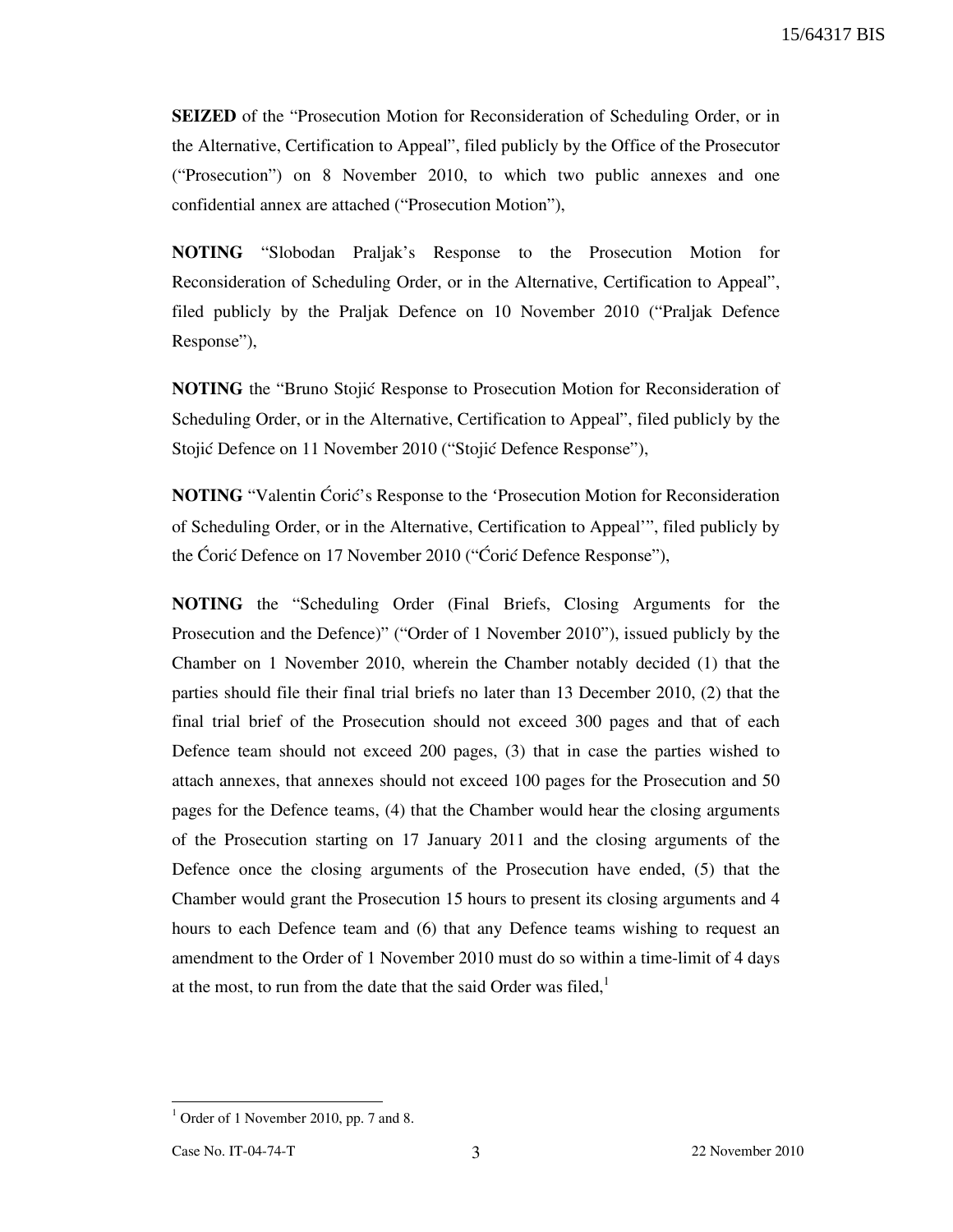CONSIDERING that in their respective requests, the Prlić, Stojić, Praljak, Ćorić and Pušić Defence teams do not oppose the page limit set down by the Chamber for final trial briefs. $<sup>2</sup>$ </sup>

CONSIDERING nevertheless that, in the event the Chamber were to grant additional pages to one party, the Stojić, Praljak and Ćorić Defence teams would like to see themselves granted additional pages, too, $3$ 

**CONSIDERING** that the Petkovic Defence is for its part asking to be allowed to file a 650 page final brief,<sup>4</sup> to which it hopes to annex 150 pages;<sup>5</sup> that in support of this request, the Petković Defence more specifically argues the complexity of the case, the number of accused, the number of crimes and the modes of responsibility alleged and the occasionally divergent interests of different Defence teams;<sup>6</sup> that it likewise makes known its intention to annex a certain number of references to its final brief with the objective of assisting the Chamber,<sup>7</sup> while emphasizing that the "Practice Direction on the Length of Briefs and Motions" of 16 September 2005 ("Direction of 16 September  $2005$ ") does not provide a limit for annexes, $8$ 

CONSIDERING that the Prosecution submits that the Chamber committed an error in the Order of 1 November 2010 by limiting the number of pages for its final trial brief to 300 pages and for the annexes<sup>9</sup> to 100 pages and requests being allowed to file a final trial brief of 700 pages, to which it hopes to attach 400 pages in annex.<sup>10</sup>

CONSIDERING that, in support of its motion, the Prosecution (1) raises the complexity and the scope of the case;  $1/1$  (2) submits that the final trial brief constitutes the final written opportunity to plead its case<sup>12</sup> and is unable to develop all of the facts

<sup>&</sup>lt;sup>2</sup> Request by the Prlić Defence, para. 4; Request by the Stojić Defence, para. 2; Request by the Praljak Defence, paras 29 and 33; Request by the Ćorić Defence, para. 13. The Request by the Pušić Defence does not mention the page limit for final trial briefs. The Chamber therefore considers that the Pušić Defence is not contesting this limit.

<sup>&</sup>lt;sup>3</sup> Request by the Stojić Defence, para. 2; Request by the Praljak Defence, para. 32; Request by the Ćorić Defence, para. 13. The Request by the Stojić Defence would specifically like to have the final trial briefs of the Defence teams be equivalent to 2/3 of the Prosecution's final trial brief.

<sup>&</sup>lt;sup>4</sup> Request by the Petković Defence, para. 23.

 $<sup>5</sup>$  Request by the Petković Defence, para. 26.</sup>

<sup>&</sup>lt;sup>6</sup> Request by the Petković Defence, paras 17 and 18.

 $7$  Request by the Petković Defence, para. 24.

<sup>&</sup>lt;sup>8</sup> Request by the Petković Defence, para. 25.

<sup>9</sup> Order of 1 November 2010, p. 6.

<sup>&</sup>lt;sup>10</sup> Prosecution Motion, para. 15.

 $11$  Prosecution Motion, paras 10, 12 and 13.

<sup>&</sup>lt;sup>12</sup> Prosecution Motion, para. 9.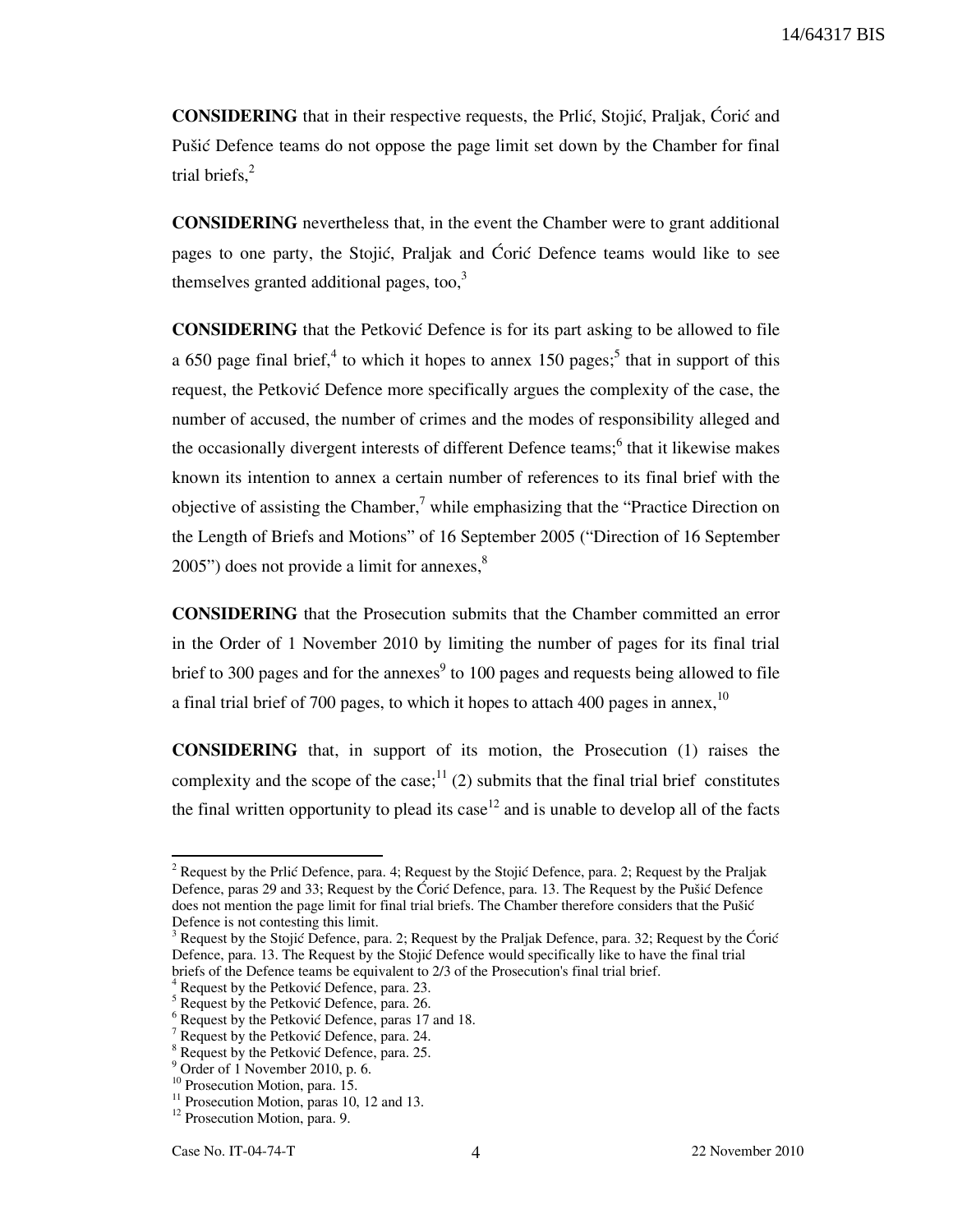and modes of responsibility alleged in the Amended Indictment of 11 June 2008 ("Indictment") in 300 pages only;<sup>13</sup> (3) puts forward that since the Order of 1 November 2010, it has attempted to the best of its ability to reduce the size of its final trial brief but will have to file a brief of no less than 700 pages, annexing 400 pages thereto,  $^{14}$  and (4) is attaching by way of example a chart to depict for the Chamber the type of references it would like to attach in an annex,  $15$ 

CONSIDERING that in the Praljak Defence Response, the latter underscores that the Chamber displayed its generosity towards the Prosecution, in respect of the Direction of 16 September 2005, by granting it 300 pages for its final trial brief but that the Prosecution insists on dickering with the Chamber<sup>16</sup> and has not suggested a valid basis for its request to file a brief of 700 pages. $17$ 

**CONSIDERING** that in the Stojić Defence Response, the latter also notes that the request for additional pages for the final trial brief of the Prosecution is disproportionate<sup>18</sup> and that Prosecution submits no valid argument in support of its request for reconsideration of the Order of 1 November 2010,  $^{19}$ 

**CONSIDERING** that in the Coric Defence Response, the latter submits that the Prosecution Motion does not meet the criteria for reconsideration insofar as it does not establish that there is a clear error by the Chamber in the Order of 1 November 2010 or new elements requiring re-examination by the Chamber<sup>20</sup> and finds that the current limits allow the parties to focus upon their most essential arguments and evidence, $2<sup>1</sup>$ 

CONSIDERING that in their respective responses, the Praljak and Stoji} Defence teams restate their wish to be granted additional pages for their final trial briefs in the event that the Chamber does amend the Order of 1 November 2010 in this regard, $^{22}$ 

CONSIDERING that, proceeding to the schedule for filing the final trial briefs, and for the closing arguments for the Prosecution and the Defence, all of the Defence

<sup>&</sup>lt;sup>13</sup> Prosecution Motion, para. 13.

<sup>&</sup>lt;sup>14</sup> Prosecution Motion, para. 16.

<sup>&</sup>lt;sup>15</sup> Prosecution Motion, para. 17 and Confidential Annex 3.

<sup>&</sup>lt;sup>16</sup> Response by the Praljak Defence, para. 11.

 $17$  Response by the Praljak Defence, paras 7 and 10.

<sup>&</sup>lt;sup>18</sup> Stojić Defence Response, para. 13.

 $19$  Stojić Defence Response, paras 6 to 12.

 $20 \text{ }$  Coric Defence Response, paras 2 to 5.

<sup>&</sup>lt;sup>21</sup> Ćorić Defence Response, paras 6 to 10.

 $^{22}$  Praljak Defence Response, para. 16; Stojić Defence Response, p. 9.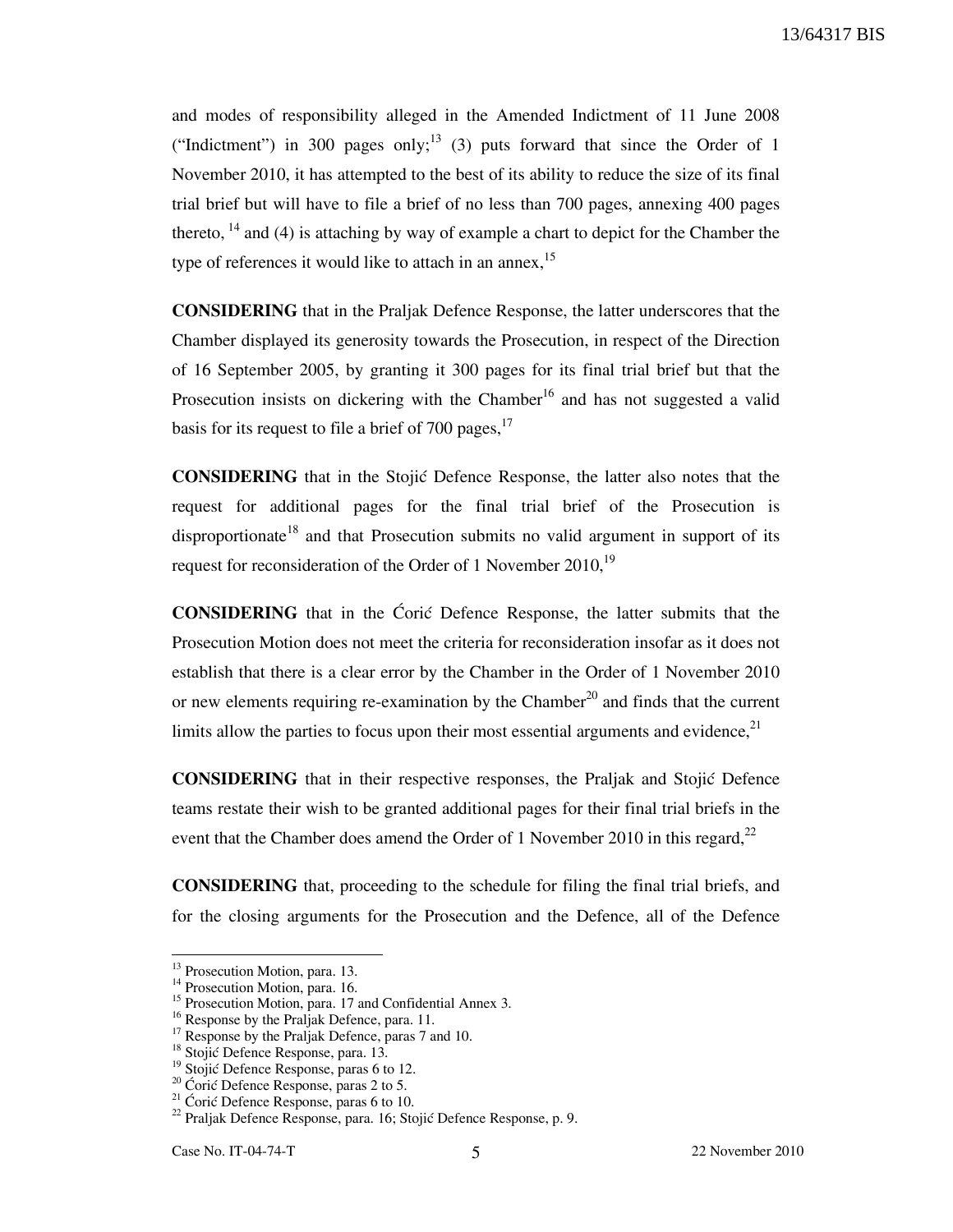teams are requesting a time-limit beyond that set by the Order of 1 November 2010 to file their final trial briefs and thereby to have rescheduled the date established in the Order of 1 November 2010 for the commencement of closing arguments, <sup>23</sup>

**CONSIDERING** that it is the case that the Stojić, Ćorić and Pušić Defence teams are requesting a period of three months after the Chamber renders its decision concerning the request most recently brought by one of the parties regarding the filing of its final trial brief;<sup>24</sup> that the Praljak Defence, which the Prlić Defence joins, is seeking an identical time-limit, or in the alternative, to reschedule the filing date for their final trial briefs until 24 January 2011 with a margin for amendment<sup>25</sup> and that the Petković Defence for its part proposes the date of 7 February 2011 for filing the final trial briefs. $^{26}$ 

CONSIDERING that, in support of their requests regarding scheduling, the Defence teams raise the complexity and the scope of the case, which they are obliged to try to summarize in their final trial briefs, $27$ 

CONSIDERING, moreover, that the Praljak Defence proposes a span of two or three weeks between the filing of the final trial briefs and the Prosecution's closing arguments,<sup>28</sup> that the Petković Defence proposes a span of three weeks<sup>29</sup> and the Pušić Defence is requesting a span of six weeks,  $30$ 

CONSIDERING that the Defence teams argue that, before issuing the Order of 1 November 2010, the Chamber did not alert the Defence teams that it intended to decide the issue of the schedule for filing the final trial briefs and that, for this reason, the Defence teams were taken by surprise by the limit on the number of pages of the said final trial briefs as well as by the time-limit for filing them that was laid down by the Chamber,

<sup>&</sup>lt;sup>23</sup> Order of 1 November 2010, p. 8. The Chamber had scheduled the filing date for final trial briefs for 13 December 2010.

<sup>&</sup>lt;sup>24</sup> Request by the Stojić Defence, para. 12; Request by the Ćorić Defence, paras 12 and 14; Request by the Pušić Defence, p. 4.

 $25$  Request by the Praljak Defence, para. 34; Request by the Prlić Defence, para. 7.

 $26$  Request by the Petković Defence, para. 15.

<sup>&</sup>lt;sup>27</sup> Request by the Prlić Defence, para. 1 and p. 4; Request by the Stojić Defence, paras 7 and 12; Request by the Praljak Defence, paras 15 to 19; Request by the Petković Defence, paras 4 and 5; Request by the Pušić Defence, para. 8.

 $^{28}$  Request by the Praljak Defence, paras 26 and 27.

 $29$  Request by the Petković Defence, para. 15.

 $30$  Request by the Pušić Defence, para. 9.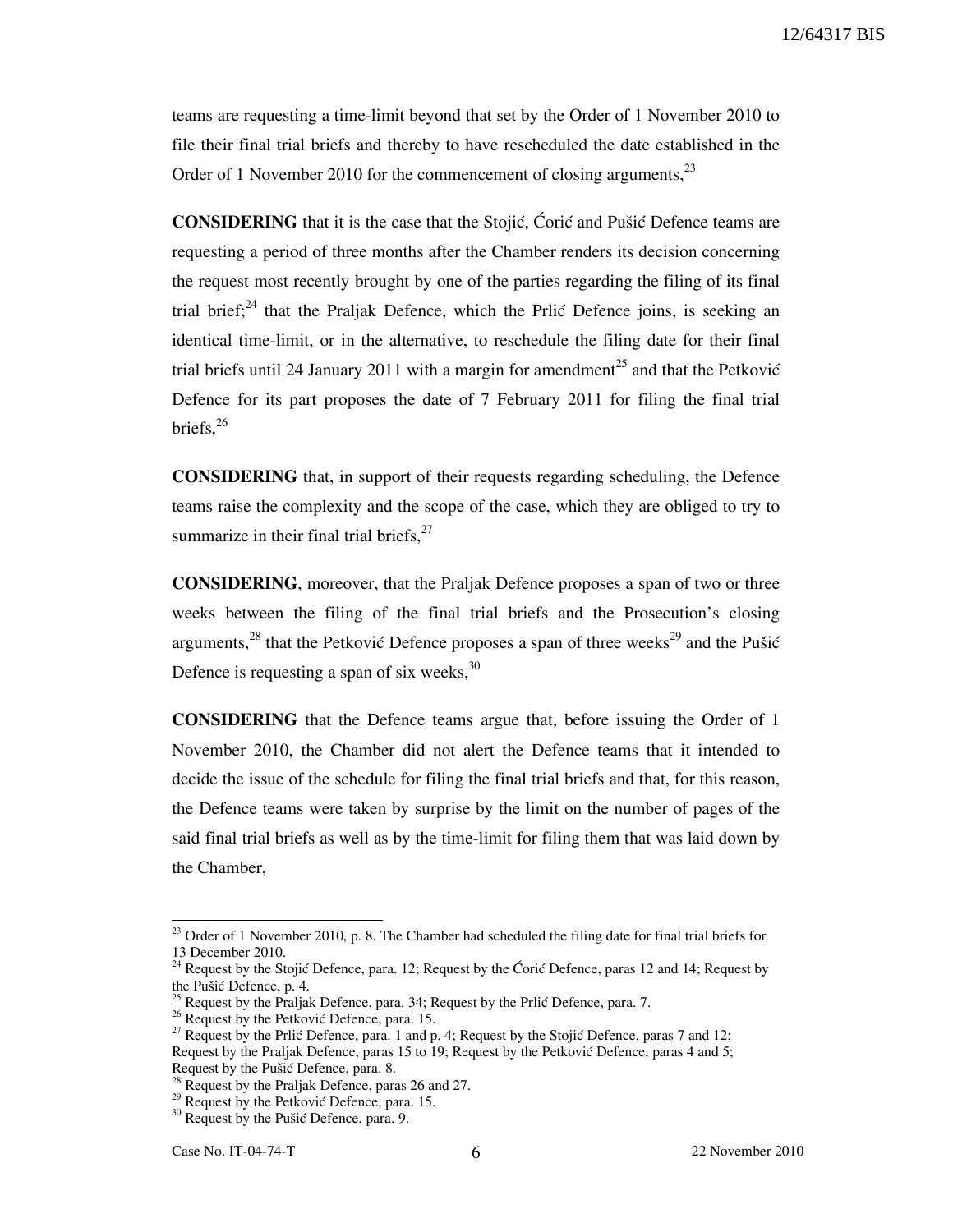CONSIDERING that the Defence teams believe the limits imposed by the Chamber to be reasonable with regard to the number of pages for the final trial briefs but are of the view that the time-limit set for filing them is not long enough,

CONSIDERING that they submit moreover that since 1 April 2010, the date of the most recent hearing in this case, they have been required to shoulder a significant amount of work, 31

CONSIDERING that the Defence teams argue, in addition, that certain important requests are still pending with the Chamber, including motions for re-opening the case filed by various Defence teams. $32$ 

**CONSIDERING** lastly that the Praljak, Coric and Pušic Defence teams mention the fact that the time-limit handed down by the Chamber for filing the final trial briefs is not long enough to permit the Accused to participate fully in the process of drafting the final trial briefs – which is an essential part of their defence – given the fact that the brief must be translated from the language in which it is required to be filed to a language understood by the various Accused,  $33$ 

CONSIDERING that in the Prosecution Motion, it is seeking to have the time-limit for filing the final trial briefs extended to 24 January 2011, in order to allow it to prepare its brief and the annexes, so that it may commence its final arguments on 21 February  $2011<sup>34</sup>$ 

CONSIDERING, in any event, that the Prosecution has made known its opposition to any modification to the schedule if the Chamber does not grant it leave to file a brief of 700 pages in lieu of 300 pages, along with 400 pages of annex in lieu of 100.<sup>35</sup>

 $31$  Request by the Prlić Defence, para. 2; Request by the Stojić Defence, para. 9; Request by the Praljak Defence, para. 23; Request by the Petković Defence, paras 6 and 7; Request by the Corić Defence, para. 2; Request by the Pušić Defence, paras 4 and 6. The Defence teams specifically cite to "Prosecution" Motion to Admit Evidence in Reopening", filed publicly with confidential annex by the Prosecution on 9 July 2010 and "Slobodan Praljak's Second Motion for Admission of Written Evidence in lieu of *Viva Voce* Testimony Pursuant to Rule 92 *bis*", filed publicly with four confidential annexes by the Praljak Defence on 22 July 2010.

 $32$  Request by the Prlić Defence, para. 2; Request by the Stojić Defence, para. 6; Request by the Ćorić Defence, para. 4; Request by the Pušić Defence, para. 3.

 $33$  Request by the Praljak Defence, para. 24; Request by the Ćorić Defence, para. 11; Request by the Pušić Defence, para. 8.

<sup>&</sup>lt;sup>34</sup> Prosecution Motion, para. 17.

<sup>&</sup>lt;sup>35</sup> Prosecution Motion, para. 21.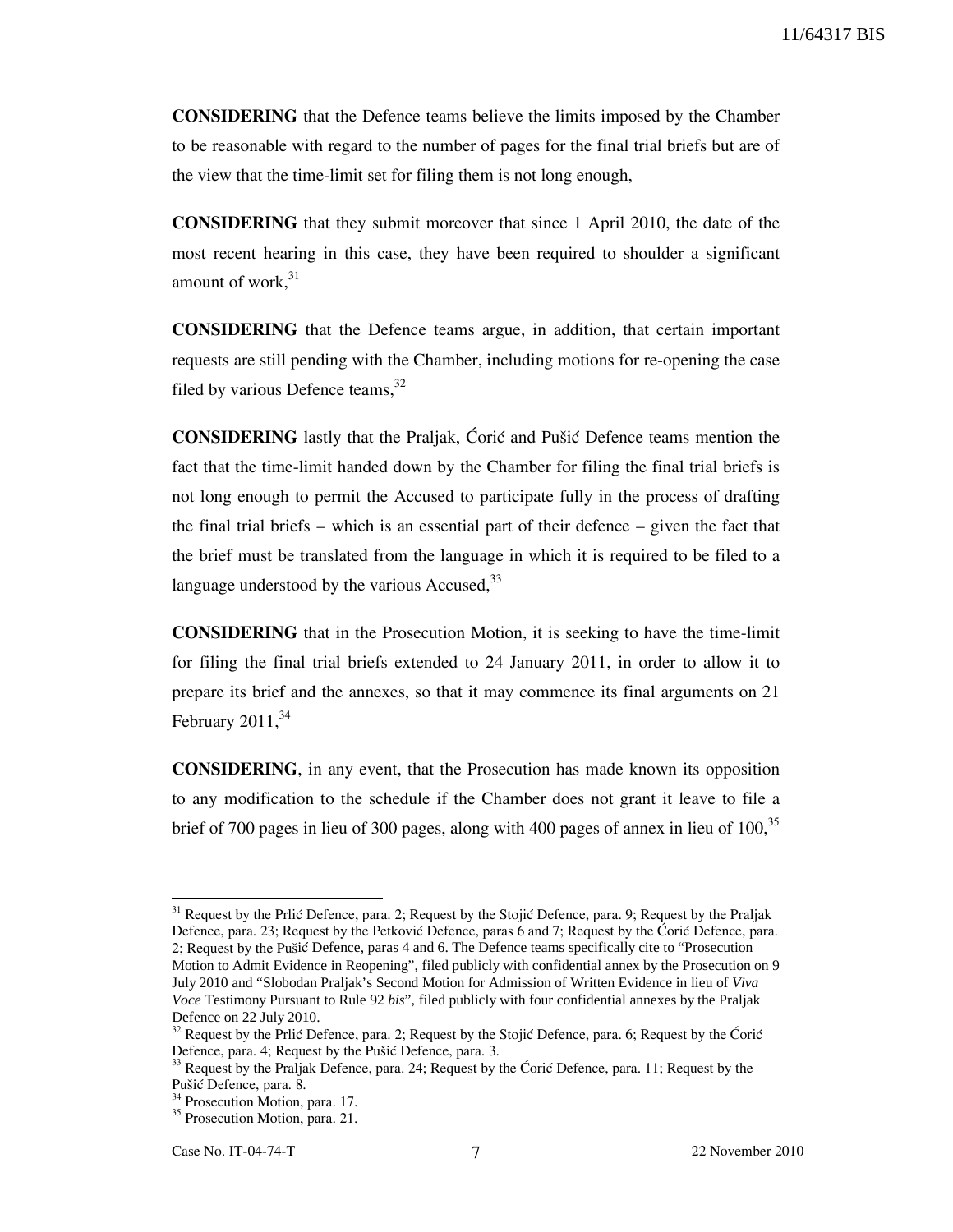CONSIDERING that, in the Praljak Defence Response, the Praljak Defence supports the Prosecution Motion to the extent it suggests a timespan of four weeks between the filing of the final trial briefs and the beginning of the closing arguments for the Prosecution<sup>36</sup> yet rejects making the award of reasonable time for preparing the final trial briefs and the closing arguments contingent upon obtaining an award of additional pages for the Prosecution's final trial brief, as the Prosecution seems to plead in its Motion, $37$ 

CONSIDERING that, in the event the Chamber refuses to reconsider the Order of 1 November 2010, the Prosecution asks the Chamber to certify the appeal lodged against the said Order on grounds that it affects the fairness of the trial for the Prosecution, 38

**CONSIDERING** that in the Responses of the Praljak, Stojić and Ćorić Defences, they contend that the Prosecution Motion does not meet the criteria for a request for certification to appeal;<sup>39</sup> that the Praljak Defence is however requesting that if there is certification to appeal, the Order of 1 November 2010 as a whole would be reviewed on appeal, including the extent to which it affects the concerns of the Praljak Defence. $40$ 

CONSIDERING that with respect firstly to the size limits on final trial briefs and their annexes, the Chamber recalls that it gave due consideration to the details of this case when it decided to grant 300 pages to the Prosecution and 200 pages to the Defence teams for their final trial briefs and 100 pages to the Prosecution and 50 pages to the Defence teams for their annexes; that the Chamber also recalls that it made this decision in full knowledge of what was previously authorised by other trial chambers of the Tribunal, $41$ 

CONSIDERING that the Chamber, by requiring a limit of this kind, wished to encourage the parties to be concise and argue in summary fashion in their final trial

<sup>36</sup> Praljak Defence Response, para. 4.

<sup>37</sup> Praljak Defence Response, paras 4 to 6.

<sup>&</sup>lt;sup>38</sup> Prosecution Motion, para. 20.

<sup>&</sup>lt;sup>39</sup> Praljak Defence Response, para. 17; Request by the Stojić Defence, para. 13; Ćorić Defence Response, paras 11 to 14.

<sup>40</sup> Praljak Defence Response, para. 17.

 $41$ Order of 1 November 2010, pp. 5 and 6.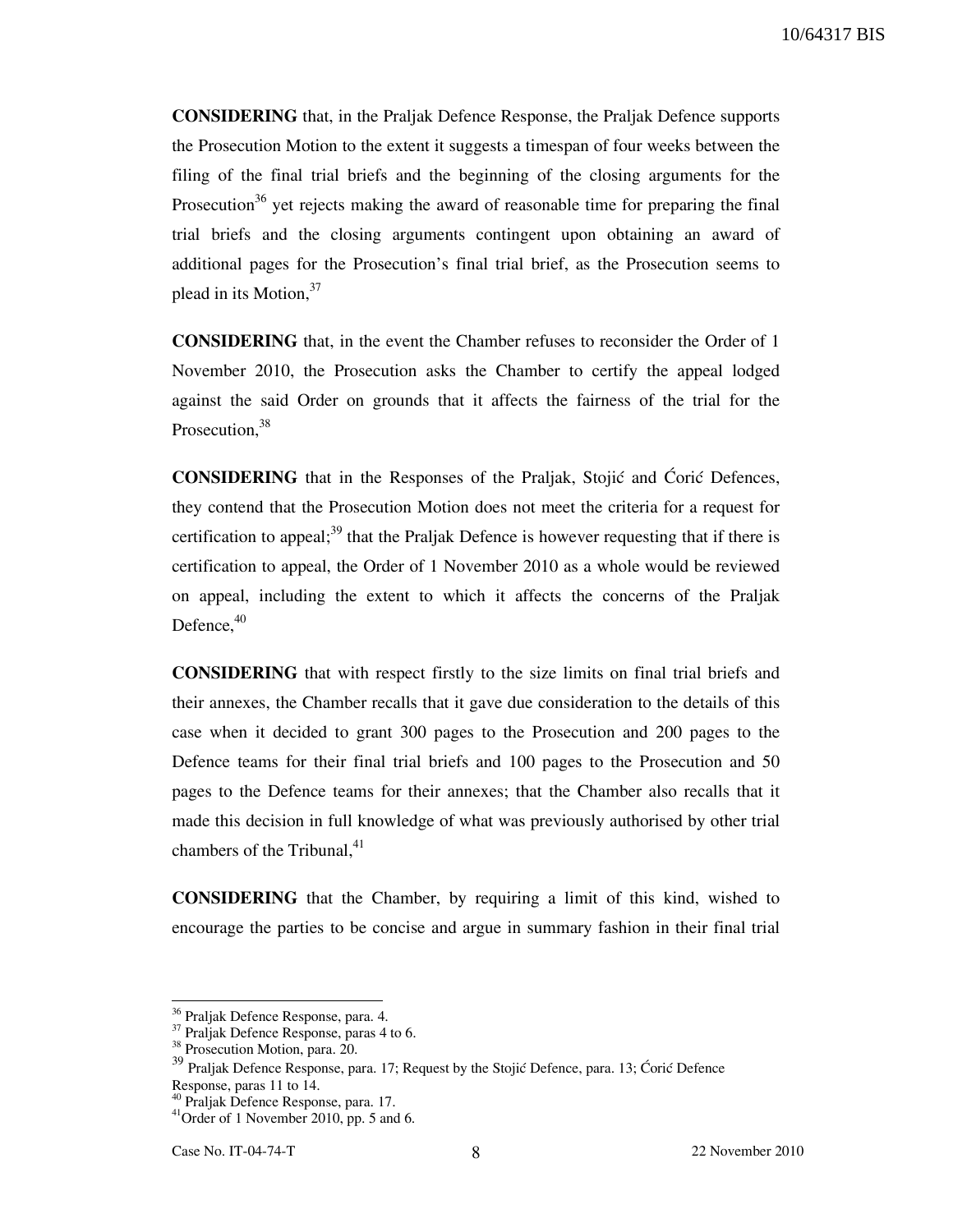briefs and is convinced that it did not make an error in judgement in the Order of 1 November 2010,

CONSIDERING that the Chamber nonetheless accepts to some extent the argument of the Prosecution whereby the latter carries the burden of proof and, in order to present its case, must endeavour to address all of the Indictment in its final trial brief and that it does not seem to be able to achieve this in 300 pages; that the Chamber decides consequently to offer it some latitude,

CONSIDERING that the Chamber nevertheless underscores the need for the parties to be concise and argue in summary fashion in the final trial briefs, finds itself unable to agree to the Prosecution's thesis that it needs at least 700 pages for its final trial brief; that the Chamber decides thus to grant the Prosecution leave to file a final trial brief of at most 400 pages,

CONSIDERING that, as concerns the Prosecution Motion regarding Annexes, the Chamber finds that charts such as those supplied by the Prosecution as Confidential Annex 3 may be useful for the Chamber as well as for the Defence in preparing their final trial briefs,

CONSIDERING that the Chamber, concerned once again that the parties be concise and argue in summary fashion, decides to grant the Prosecution leave to annex a maximum of 200 pages to its final trial brief,

**CONSIDERING**, on the other hand, that the Chamber finds that the Petković Defence has not sufficiently demonstrated the reasons why its situation requires it to have 650 pages for its final trial brief and 150 pages for the annexes; that the Chamber thus decides to deny the Petković Defence Request insofar as it pertains to an increase in the number of pages for its final trial brief and for its annexes,

CONSIDERING that the requests of certain Defence teams to be given more pages if the Chamber decides to increase the number of pages for the final trial briefs of certain of the parties,<sup>42</sup> the Chamber cannot agree with this Request inasmuch as it clearly set forth in the Order of 1 November 2010 that the length of the final trial

<sup>&</sup>lt;sup>42</sup> Request by the Stojić Defence, para. 2; Request by the Praljak Defence, para. 32; Request by the Ćorić Defence, para. 13.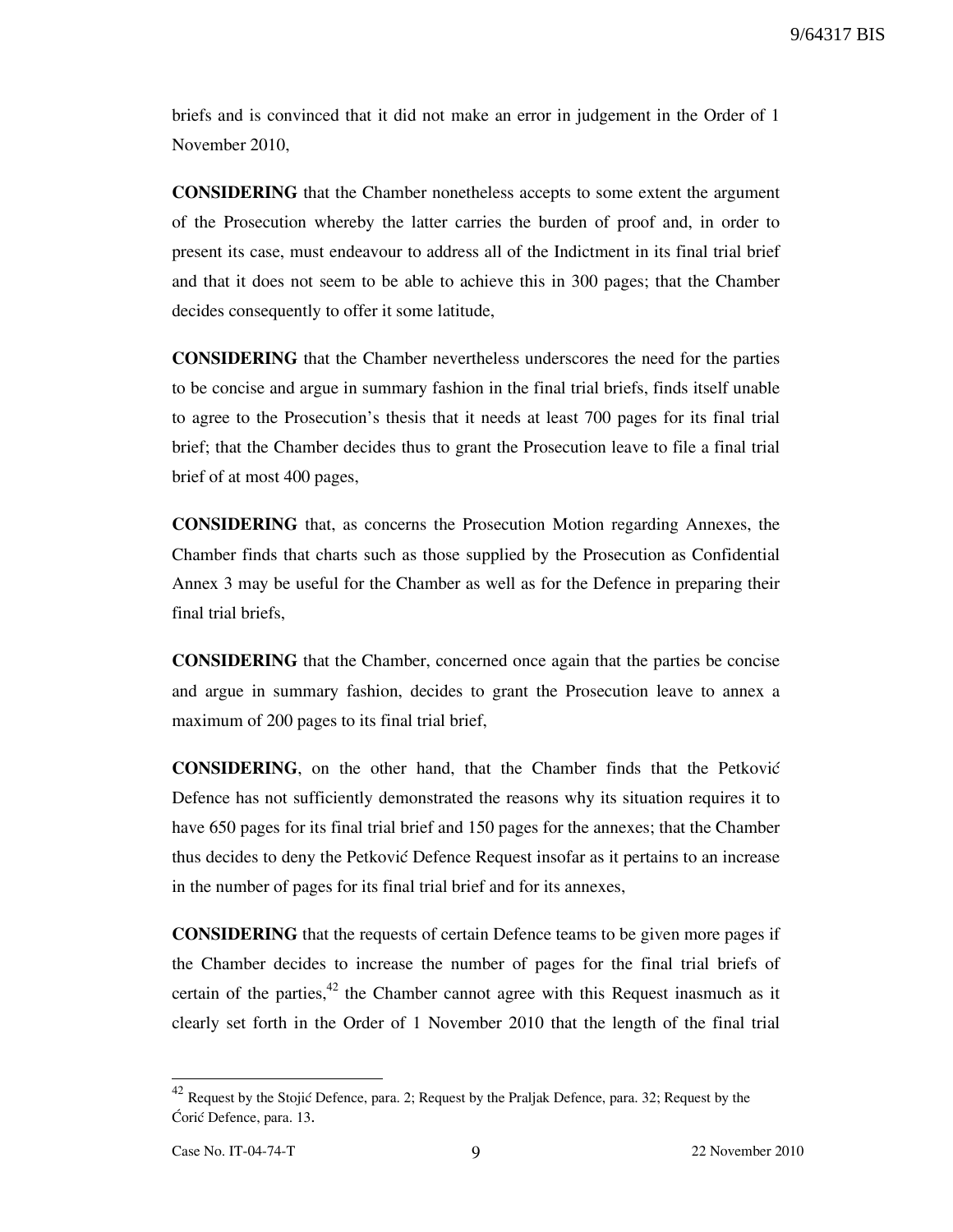briefs of the Prosecution and of each Defence were not contingent upon the length of the other briefs,  $43$ 

CONSIDERING, however, that in light of the modifications the Chamber is authorising for the final trial brief of the Prosecution and considering the fact that in the Order of 1 November 2010, the Chamber had specifically taken into consideration the length of the final trial briefs to calculate the time to be given to the Defence teams for their closing arguments, $^{44}$  the Chamber finds it appropriate to grant more time to the Defence teams for their closing arguments,

CONSIDERING, therefore, that the Chamber decides to allow five hours to each Defence team for its final trial brief in lieu of the four hours initially fixed by the Order of 1 November 2010,

CONSIDERING that to establish the schedule for filing final trial briefs and for hearing the closing arguments of the Prosecution and the Defence, the Chamber recalls that it has taken into consideration the specifics of this case as well as the fact that numerous requests before it remain pending,<sup>45</sup>

CONSIDERING that the Chamber is willing to entertain, to some extent, the argument that the parties were surprised by the limit on the number of pages for their final trial briefs and by the time-limit imposed by the Chamber for filing the said final trial briefs, and that they may need more time to adjust their final trial briefs and, in the case of the Defence teams, to consult the Accused in respect of the said adjustments,

CONSIDERING, moreover, the fact that certain requests are still pending before it is an aspect that the Chamber must take into consideration to appreciate the requests of the parties to have more time to file their final trial briefs,

CONSIDERING that, in light of these circumstances, the Chamber decides to move back the date on which the parties are required to file their final trial brief to 4 January 2011,

 $43$  Order of 1 November 2010, p. 5.

<sup>44</sup> Order of 1 November 2010, p. 7.

 $45$  Order of 1 November 2010, p. 7.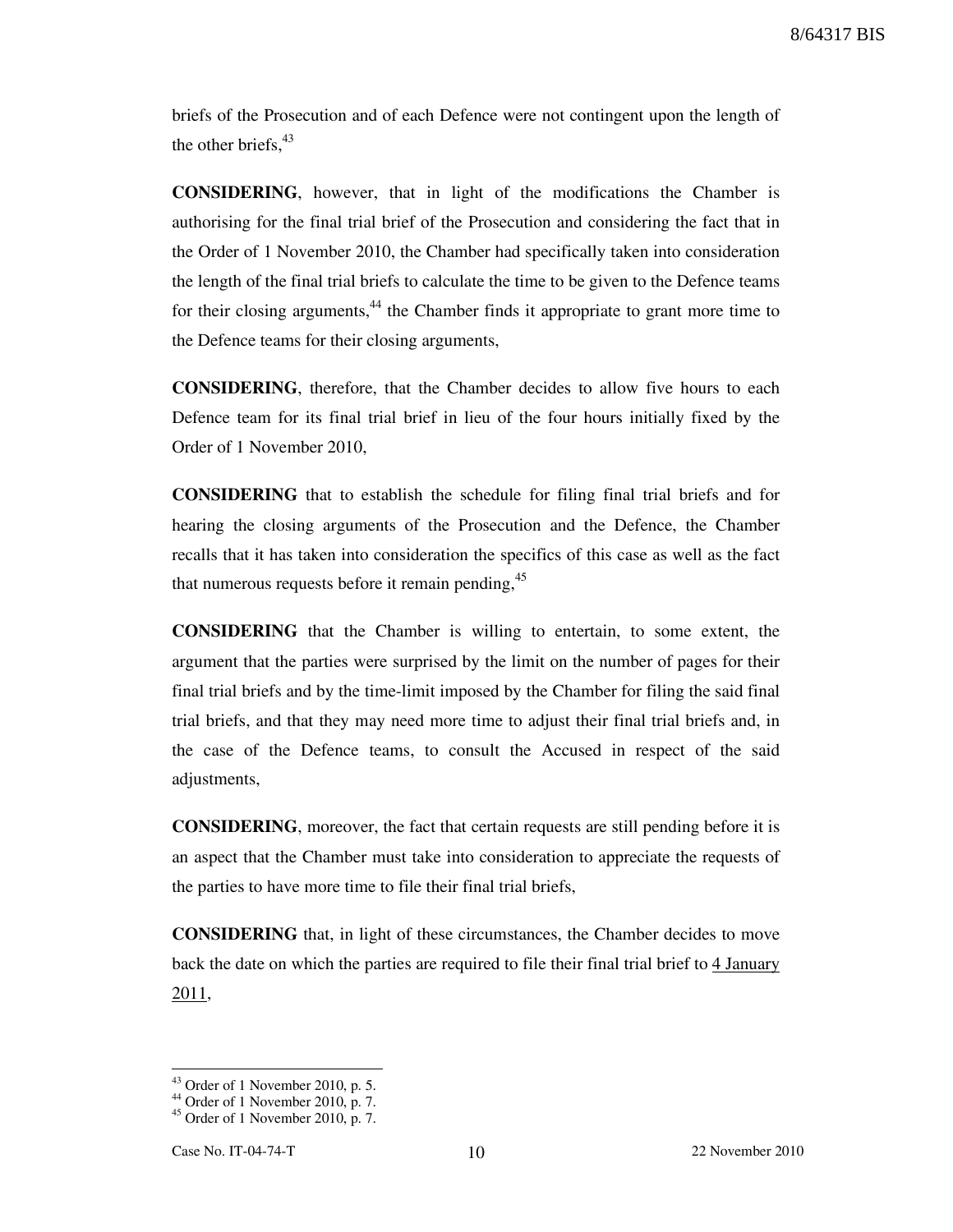CONSIDERING that, consequently, the Chamber finds it necessary to change the date on which it will begin to hear the closing arguments of the Prosecution to 31 January 2011,

CONSIDERING that, regarding the request in the alternative for certification to appeal by the Prosecution, the Chamber recalls, despite being persuaded of the reasonable basis in law for the Order of 1 November 2010, that it has agreed in this Order to provide some leeway; that it finds, moreover, that the Prosecution has not shown how the subject matter of the Prosecution Motion constitutes a question likely to significantly affect the fairness and the expeditiousness of the trial or its outcome or that the immediate resolution of this issue by the Appeals Chamber would materially advance the proceedings,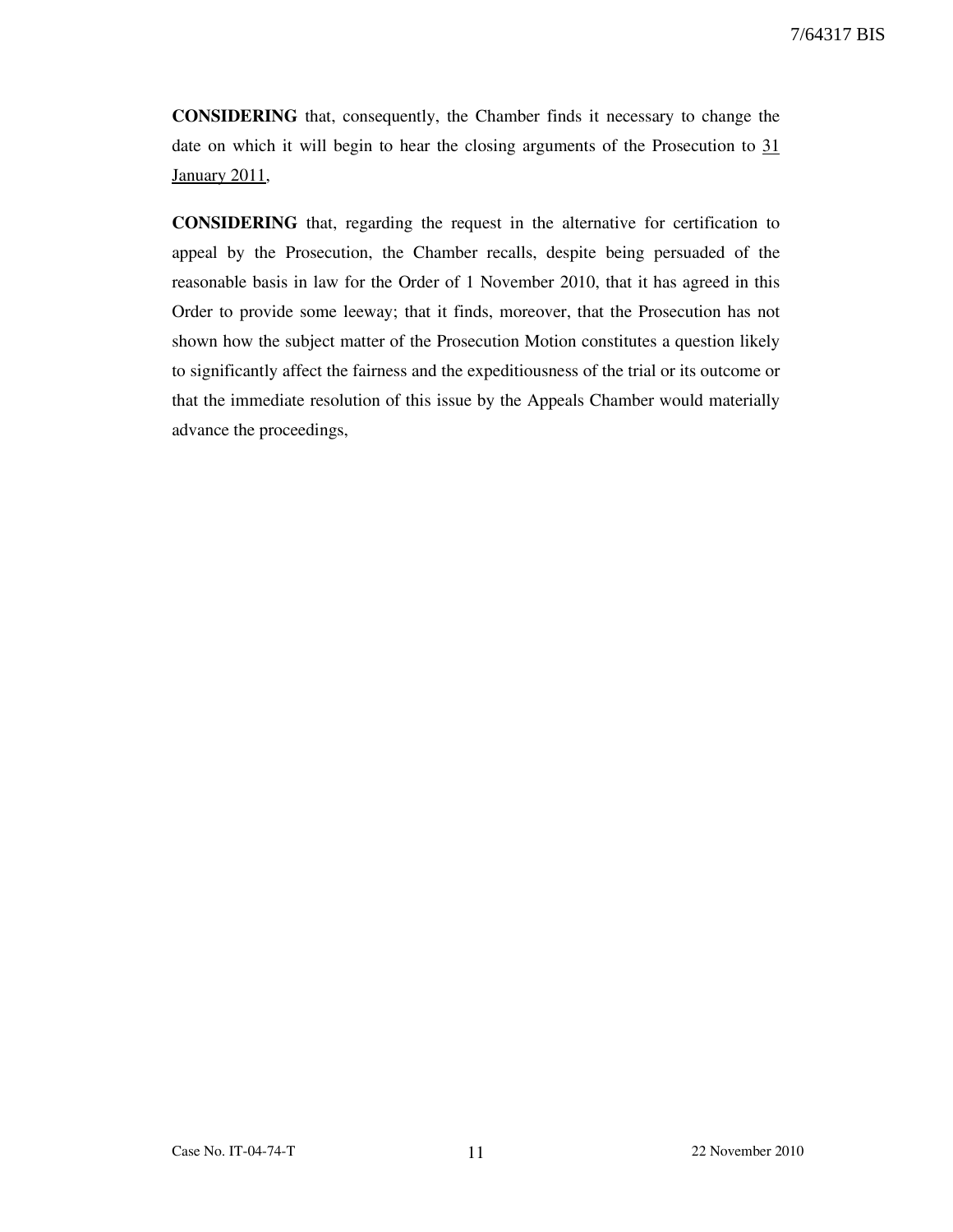### FOR THE FOREGOING REASONS,

PURSUANT TO Rules 54 and 86 of the Rules,

PARTIALLY GRANTS the Motion of the Prosecution and the Requests of the Defence teams,

# **ORDERS** that:

- (1) the parties shall be required to file their final trial briefs no later than 4 January 2011.
- (2) the Chamber shall hear the closing arguments for the Prosecution starting on 31 January 2011 and the closing arguments for the Defence once the Prosecution has ended its closing arguments.
- (3) The Prosecution's final trial brief shall not exceed 400 pages and that of each Defence team shall not exceed 200 pages. The Chamber adds, in the event the parties would like to attach annexes, that they may not exceed 200 pages for the Prosecution and 50 pages for the Defence teams and may not in any case contain arguments of fact or of law.
- (4) The Chamber hereby grants  $5$  hours to each Defence team to present its closing arguments. The Chamber authorizes each Accused to speak, if they so wish, for up to 30 minutes, and that time shall be included in the 5 hours extended to each Defence team. If the various Accused do not wish to say anything, this time may be given back to their counsel. The Chamber adds, moreover, that the time afforded one Defence team may not be given back to another Defence team.

### RECALLS that:

- (1) No written response to the final trial briefs shall be allowed.
- (2) The Chamber is granting 15 hours to the Prosecution to present its final arguments.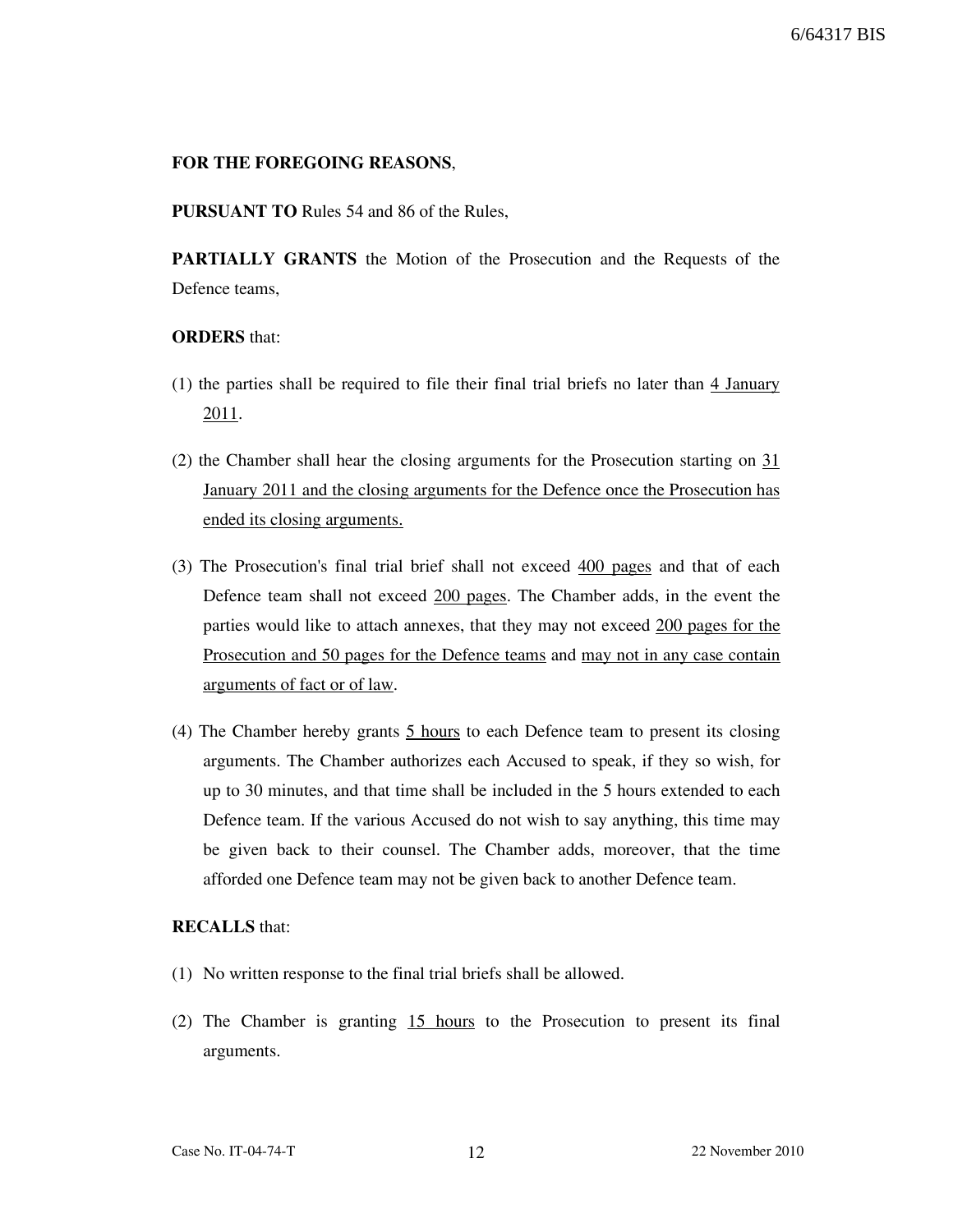- (3) The Chamber recalls that the closing arguments for the Prosecution and the Defence may not constitute a reprise of the arguments set out in the final trial briefs. The Chamber is actually seeking to hear the reaction of the parties to the final trial briefs and for that reason directs the parties to focus upon the essential themes of the case file.
- (4) The Chamber retains the option of ruling upon any duly reasoned requests for replies and sur-replies to the oral arguments once it has heard all closing arguments,

AND,

DENIES the Motion of the Prosecution and the Requests of the Defence teams in all other respects, and the Prosecution Motion insofar as it concerns the request for certification to appeal the Order of 1 November 2010.

Done in English and in French, the French version being authoritative.

Presiding Judge Jean-Claude Antonetti is attaching a separate opinion to this Order.

/signed/

\_\_\_\_\_\_\_\_\_\_\_\_\_\_\_\_\_\_\_\_\_\_\_ Judge Jean-Claude Antonetti Presiding Judge

Done this twenty-second day of November 2010 At The Hague The Netherlands

[Seal of the Tribunal]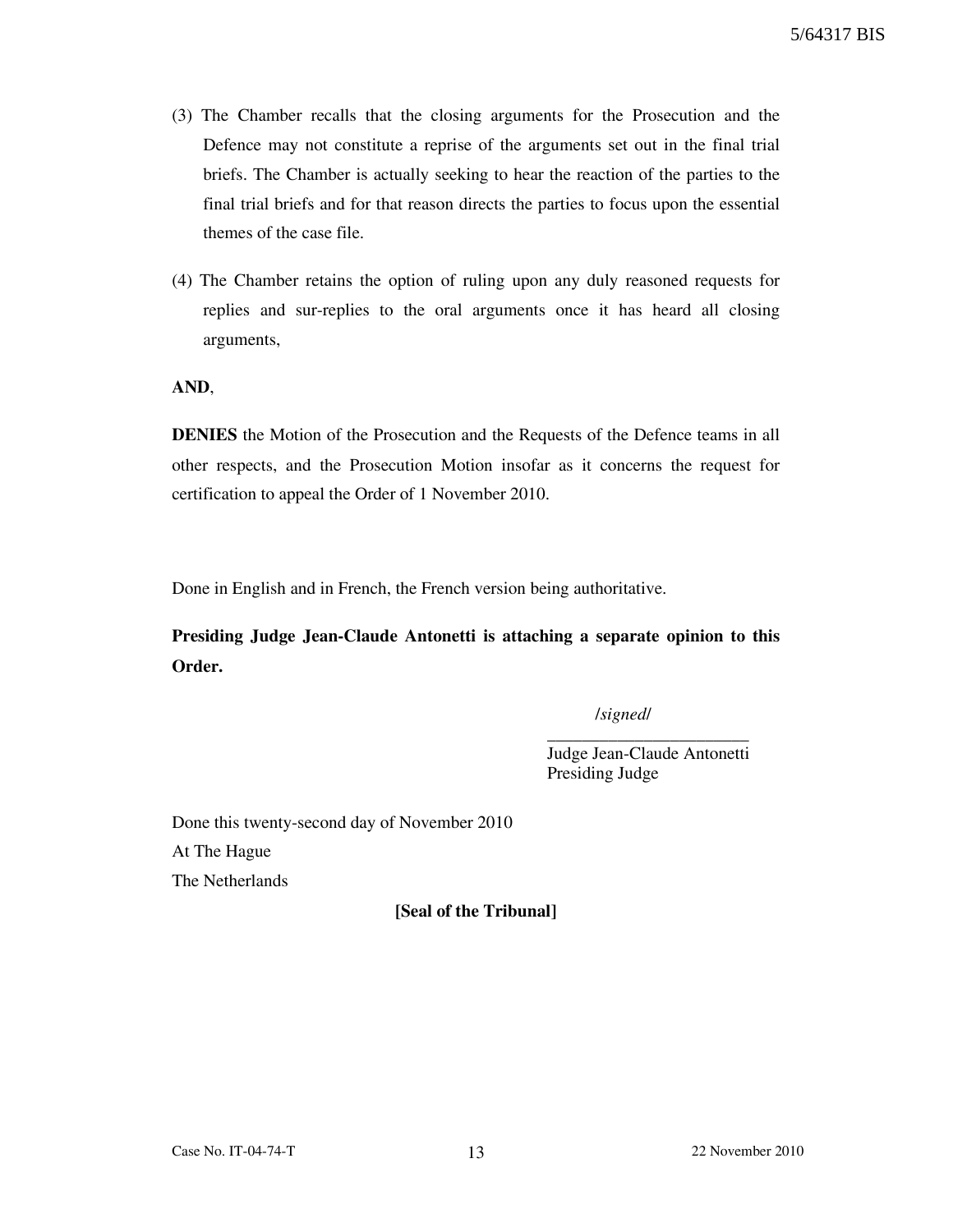# Separate Opinion of the Presiding Judge in the Chamber Judge Jean-Claude Antonetti

The Prosecution seized the Trial Chamber with a request for reconsideration or in the alternative for certification to appeal following the Order of the Chamber dated 1 November 2010 scheduling and establishing page numbers for the final trial briefs;<sup>46</sup> likewise the Defence teams have brought various submissions concerning the Prosecution Motion as well as the Chamber's decision.

The request for reconsideration does **not follow any of the Rules** and emanates from the Appeals Chamber's construction of case-law. Admittedly, the obvious procedural solution to a contested decision is to appeal it. However, were each procedural decision to feature in an appeal, the Appeals Chamber would collapse under an avalanche of contested decisions rendered by the various Chambers responsible for trials.

If we adopt a rational mindset and seek to balance the workload between the Trial Chambers and the Appeals Chambers, the jurisprudence on reconsideration is in reality a disguised appeal of the Trial Chamber's decision that simultaneously exempts the Appeals Chamber from being seized thereof . . . .

This jurisprudence has opened the gate to this type of interminable contention. I must unfortunately note that all of the decisions rendered by our Chamber systematically give rise to a request for reconsideration.

Yet does this mean that the Trial Chamber committed an error of judgement?

A decision is taken after quite serious, in-depth review of documents coming from the parties and the arguments developed there appear in the decision, discussed word for word, line by line, paragraph by paragraph. Therefore, this is to say, that a decision taken by reasonable judges is a decision taken after thorough reflection and assessed in all of its ramifications.

As to the issue of the schedule and the number of pages, the judges of the Chamber did not wait for the Prosecution motion to reflect upon the matter. Their reflection occurred well in advance of the motion and, in my case, even occurred during the pretrial phase, as I wished to have an overview of the trial and avoid any delay that would prejudice all concerned.

Given the length of the final trial brief and the topics addressed, I thought from the outset that the parties would wish to have time to prepare this decisive phase of the trial and have a sufficient number of pages at their disposal to express their reasoning. It was also evident that we could not draw helpful comparisons with the other trials in light of differing parameters.

The time required to present evidence for the Prosecution as well as for the Defence teams was extremely long and the judges, in the time taken, covered the main points in their questions.

<sup>-</sup> $46$  The Prosecutor v. Prlić et al., Case No. IT-04-74, Order from the Chamber "Scheduling Order (Final Briefs, Closing Arguments for the Prosecution and the Defence)", 1 November 2010.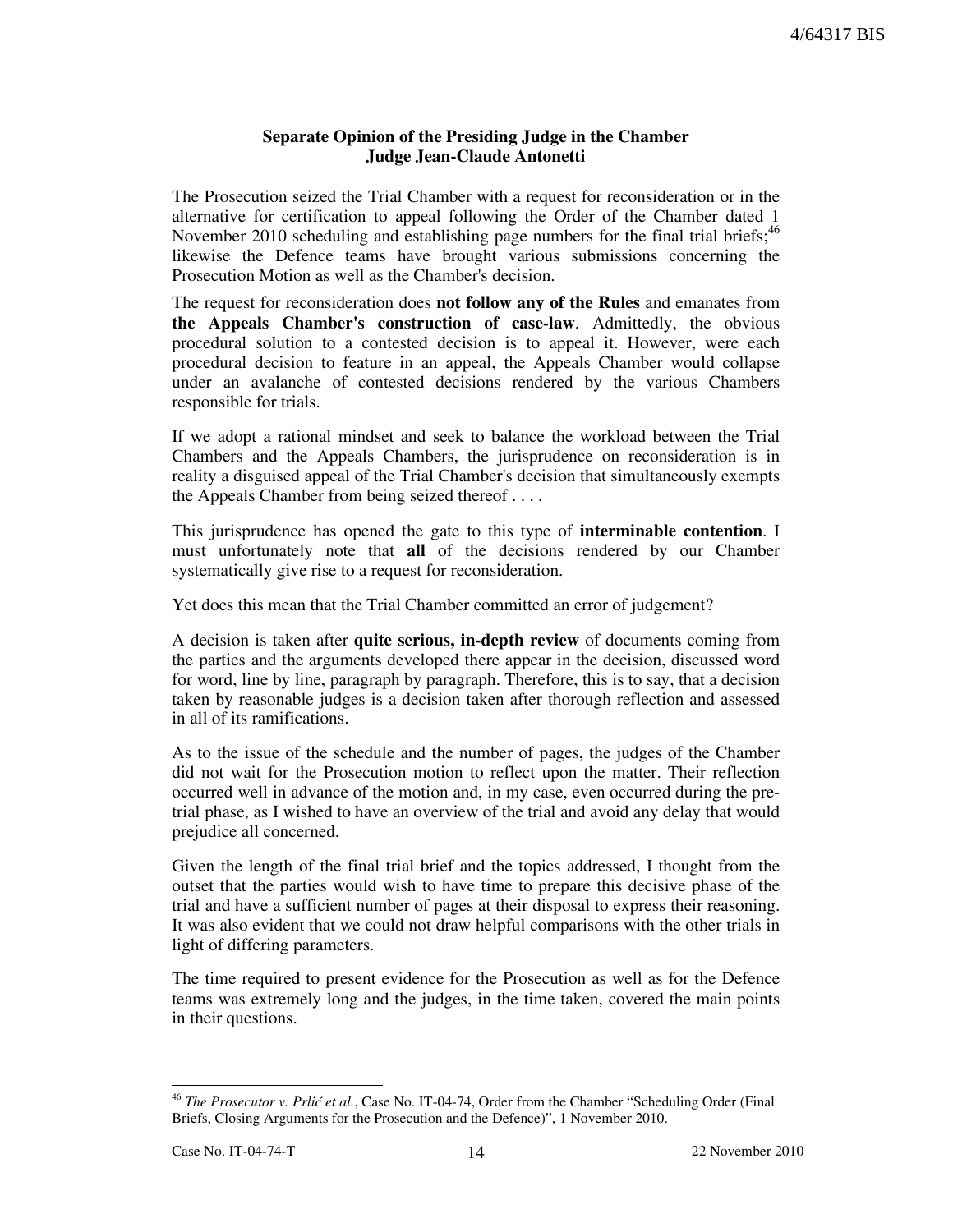With this observation in hand, each party must now be able, out of the transcripts and thousands of documents admitted, to succinctly state their point of view, distinguishing the essential from the incidental.

For this reason, at least insofar as I am concerned within the Chamber I preside, I have always opposed every request for reconsideration, having instead been, in certain cases, in favour of appeal.

In this case, the contested decision involves three key elements:

- the date for filing the submissions for the final trial briefs
- the date for the closing arguments of each side
- the number of pages for the submissions

The Prosecution, in its submission of 8 November 2001, asks the Chamber for leave to submit its final brief of 700 pages with 400 pages of annex and for leave to file its submission on 24 January 2011, with closing arguments for the Prosecution commencing on 21 February 2011.

By adding the total of 700 pages of final trial brief and 400 pages of annex, I end up with 1,100 pages, whereas the Trial Chamber itself granted just 300 pages in its prior decision plus 100 pages of annex. When my colleagues and I set the number of pages, we took into account the complexity of the case, the number of charges, the number of crimes committed, and so on.

I may have been wrong to overestimate the abilities of the Prosecution, after several years of trial, to succinctly develop its principal points of argument, which may explain to a certain extent its counter-claim. However, I must observe in passing that an international prosecutor's office worthy of the name has at its disposal numerous deputy prosecutors and assistants capable of preparing the final briefs from the start of the trial . . . . it seems for this reason timely to say that it is not at the end of the trial that one must ask oneself what arguments one will ultimately present. Also, the proceedings contain a key piece, the Prosecution's Pre-Trial Brief, which has the advantage of informing the judges on the Prosecution's line of argument.<sup>47</sup>

As the burden of proof falls entirely to the Prosecution, I am bound to offer the Prosecution and the Defence teams the best possible options for arguing their theories of the case, as may best suit their interests. If the Prosecution, to argue its theory of the case contends that it requires 1,100 pages, supported in Annex 1 by the number of pages allowed in other cases, I must nonetheless point out that the Prosecution's arguments, for years running, have been developed on the basis of questions put to its own witnesses and during cross-examination of the witnesses of the Defence, in the process illustrating what is contained in the pre-trial brief, especially insofar as I have not had the impression that the judges were napping during questioning . . . In this procedural structure, the Prosecution still has two special moments for fully informing the judges: the first is its final brief and the second which is its closing arguments, for which it will have **15 hours** to review all of its argumentation (a substantial amount).

<sup>-</sup> $47$  The Prosecutor v. Prlić et al., Case No. IT-04-74, "Prosecution Submission of Pre-Trial Brief with Exhibit Numbers", 19 January 2006 (partially confidential document – Annexes 1 through 12 are confidential), 230 pages.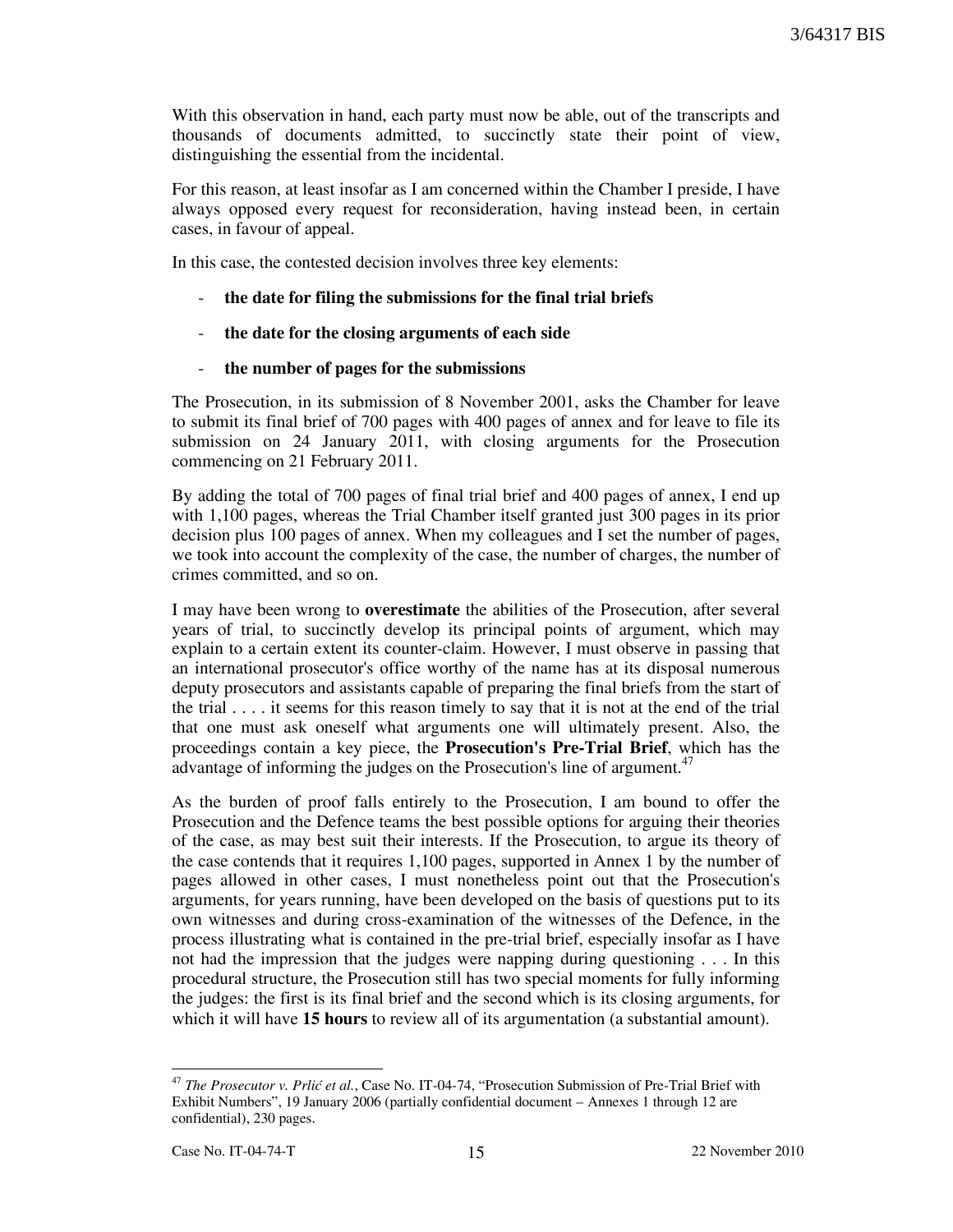For this reason then, must we absolutely concede to the Prosecution every point of its request?

After much thought, I line up with the opinion of my colleagues and the rationale set forth in this decision allowing the Prosecution to have an additional number of pages and setting a new date with respect to the initially scheduled date; this is certainly not, I believe, a reconsideration based upon an error committed at the outset, yet neither is it a reconsideration based on taking into account the Prosecution's burden: the burden of proof.

Concerning the span of time necessary between the filing deadline for the submissions and the date of the closing arguments, I consider that this span cannot be any less than 4 weeks.

It is evident, for anyone used to criminal trials, that the submissions of the opposing party must be closely analyzed and that, insofar as the closing arguments for the Prosecution and for the Defence are concerned, each party will orally review the other's theory of the case in order to tackle it orally. This is therefore a very important stage that warrants time for reflection. This timespan must thus be several weeks in length, given the scope of the Indictment.

This timespan is not open to negotiation. I am delighted to observe, moreover, that in the Karadžić trial, the Trial Chamber interrupted the trial to enable the Accused to acquaint himself with documents that were sent to him. For this reason, what is valid for a delay associated with the disclosure of documents is all the more valid for this crucial phase of the trial.

While this timespan could have been longer, I took into account several factors that allowed me to set a span of four weeks:

- the assumed competence of the staff of the Office of the Prosecutor and Counsel for the Defence teams;
- the substantial number of hours spent with different witnesses concerning the principal themes;
- the ongoing monitoring of the case by the Judges;
- the "participation" of certain Accused in the process by their various verbal statements and particularly their questions;
- the fact that the last witness was heard at the beginning of April and that we are in mid-November.

Likewise, in other submissions, the Defence teams have also made comments. Each case was analyzed in depth and I fully adhere to the changes found in this Decision, whilst considering myself bound to recall that I am taking into consideration the workload of the Defence teams, who unfortunately do not have the same means as the Prosecution, who face endless restrictions and who require time for meeting their clients, preparing their submissions, obtaining the approval of the Accused in question and for drafting submissions that can be understood and for informing the Judges thoroughly of their arguments.